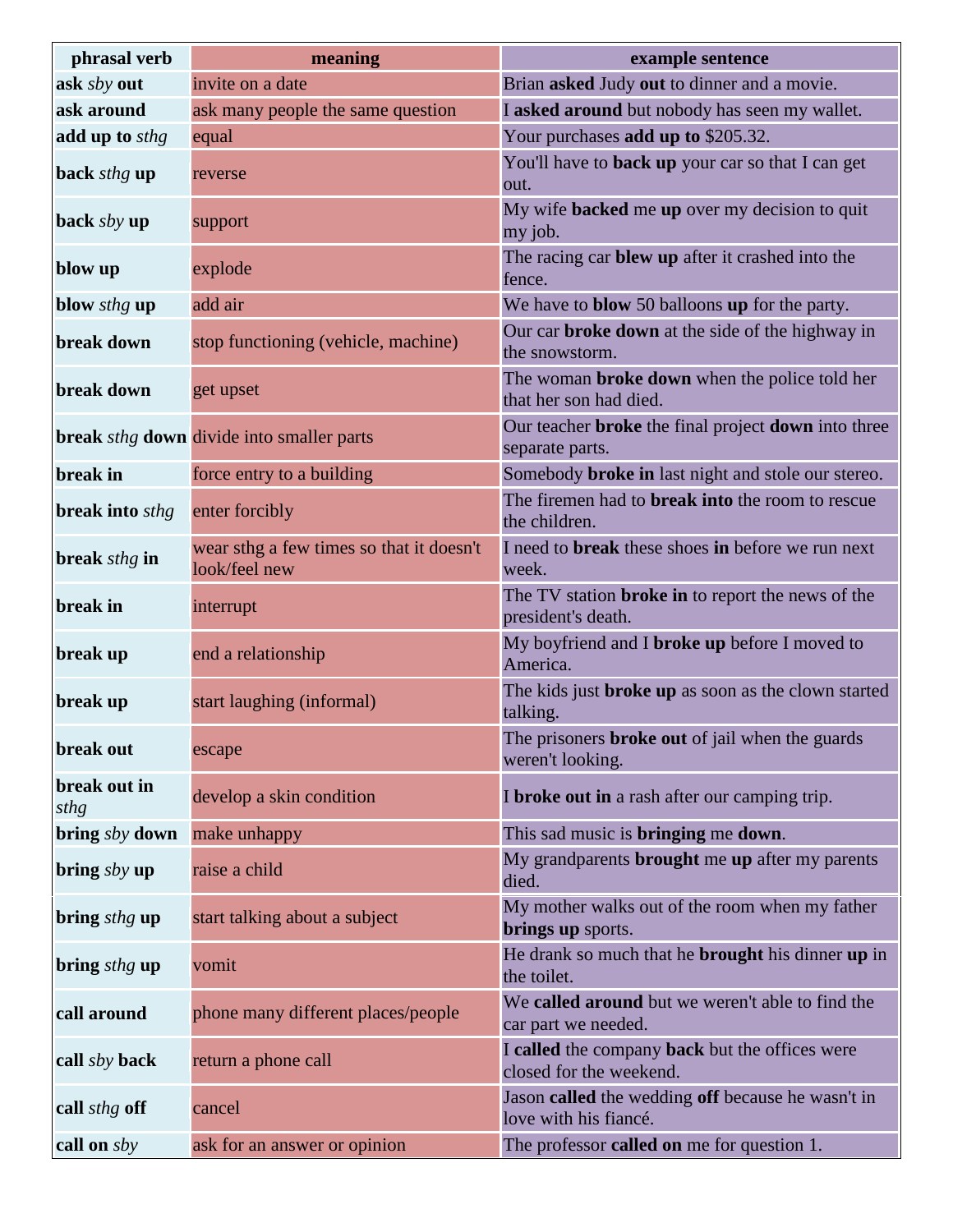| phrasal verb                         | meaning                                            | example sentence                                                                                              |
|--------------------------------------|----------------------------------------------------|---------------------------------------------------------------------------------------------------------------|
| call on sby                          | visit sby                                          | We called on you last night but you weren't home.                                                             |
| call $sby$ up                        | phone                                              | Give me your phone number and I will call you up<br>when we are in town.                                      |
| calm down                            | relax after being angry                            | You are still mad. You need to calm down before<br>you drive the car.                                         |
| not <b>care for</b> sby/<br>sthg     | not like (formal)                                  | I don't care for his behaviour.                                                                               |
| catch up                             | get to the same point as sby else                  | You'll have to run faster than that if you want to<br>catch up with Marty.                                    |
| check in                             | arrive and register at a hotel or airport          | We will get the hotel keys when we check in.                                                                  |
| check out                            | leave a hotel                                      | You have to check out of the hotel before 11:00<br>AM.                                                        |
| check sby/sthg<br>out                | look at carefully, investigate                     | The company checks out all new employees.                                                                     |
| check out sby/<br>sthg               | look at (informal)                                 | Check out the crazy hair on that guy!                                                                         |
| cheer up                             | become happier                                     | She cheered up when she heard the good news.                                                                  |
| cheer sby up                         | make happier                                       | I brought you some flowers to cheer you up.                                                                   |
| chip in                              | help                                               | If everyone chips in we can get the kitchen painted<br>by noon.                                               |
| clean sthg up                        | tidy, clean                                        | Please clean up your bedroom before you go<br>outside.                                                        |
|                                      | come across <i>sthg</i> find unexpectedly          | I came across these old photos when I was tidying<br>the closet.                                              |
| come apart                           | separate                                           | The top and bottom come apart if you pull hard<br>enough.                                                     |
| come down with<br>sthg               | become sick                                        | My nephew came down with chicken pox this<br>weekend.                                                         |
| come forward                         | volunteer for a task or to give evidence           | The woman came forward with her husband's<br>finger prints.                                                   |
| come from some<br>place              | originate in                                       | The art of origami comes from Asia.                                                                           |
| count on sby/<br>sthg                | rely on                                            | I am counting on you to make dinner while I am<br>out.                                                        |
| cross sthg out                       | draw a line through                                | Please cross out your old address and write your<br>new one.                                                  |
| cut back on <i>sthg</i> consume less |                                                    | My doctor wants me to cut back on sweets and<br>fatty foods.                                                  |
| cut sthg down                        | make sthg fall to the ground                       | We had to cut the old tree in our yard down after<br>the storm.                                               |
| cut in                               | interrupt                                          | Your father cut in while I was dancing with your<br>uncle.                                                    |
| cut in                               | pull in too closely in front of another<br>vehicle | The bus driver got angry when that car cut in.                                                                |
| cut in                               | device)                                            | start operating (of an engine or electrical The air conditioner cuts in when the temperature<br>gets to 22°C. |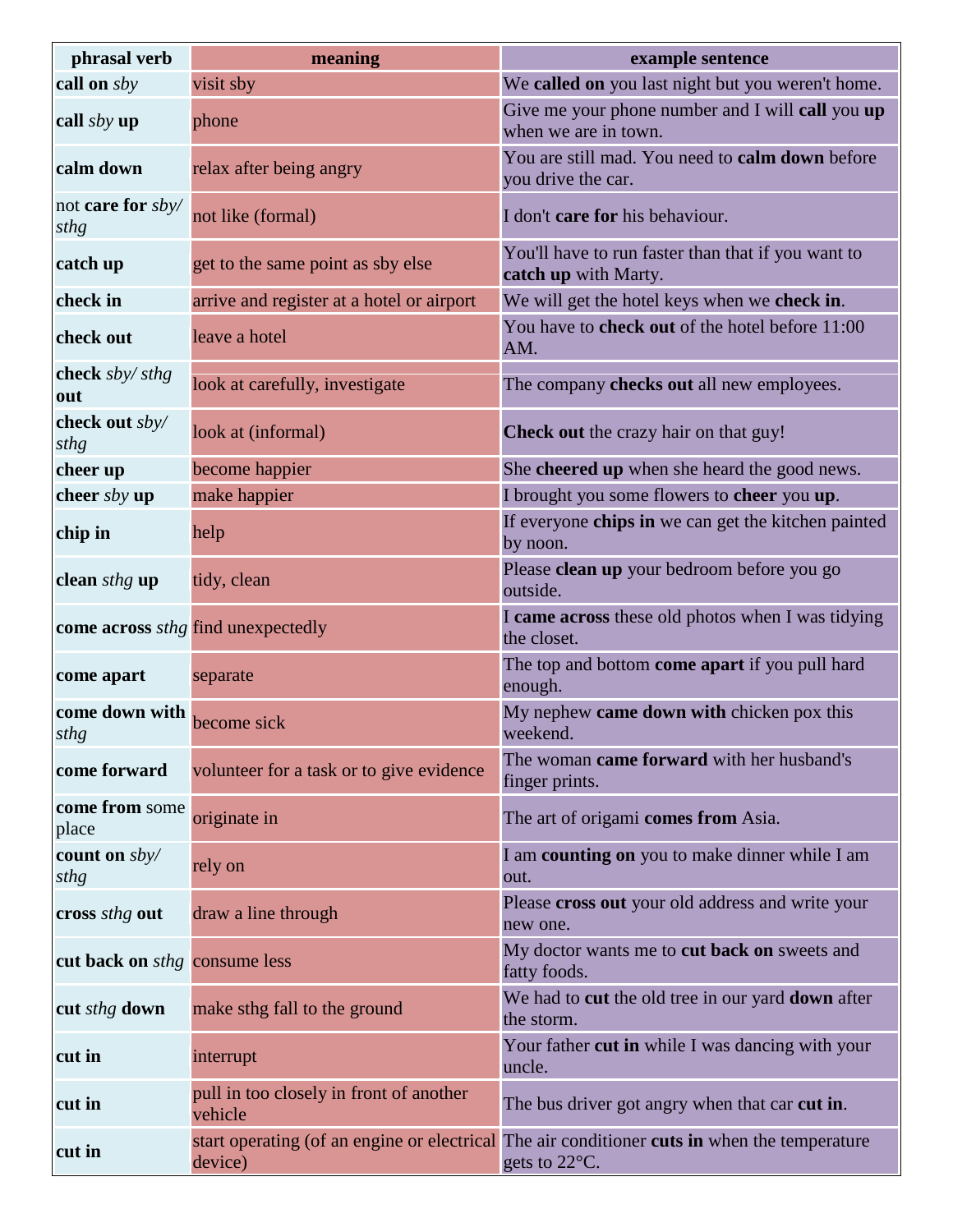| phrasal verb                | meaning                                                          | example sentence                                                                            |
|-----------------------------|------------------------------------------------------------------|---------------------------------------------------------------------------------------------|
| cut sthg off                | remove with sthg sharp                                           | The doctors cut off his leg because it was severely<br>injured.                             |
| cut sthg off                | stop providing                                                   | The phone company cut off our phone because we<br>didn't pay the bill.                      |
| cut sby off                 | take out of a will                                               | My grandparents cut my father off when he<br>remarried.                                     |
| cut sthg out                | remove part of sthg (usually with<br>scissors and paper)         | I cut this ad out of the newspaper.                                                         |
|                             | <b>do</b> sby/ sthg <b>over</b> beat up, ransack (BrE, informal) | He's lucky to be alive. His shop was <b>done over</b> by a<br>street gang.                  |
| do <i>sthg</i> over         | do again (AmE)                                                   | My teacher wants me to <b>do</b> my essay <b>over</b> because<br>she doesn't like my topic. |
| do away with<br>sthg        | discard                                                          | It's time to <b>do away with</b> all of these old tax<br>records.                           |
| do sthg up                  | fasten, close                                                    | Do your coat up before you go outside. It's<br>snowing!                                     |
| dress up                    | wear nice clothing                                               | It's a fancy restaurant so we have to <b>dress up</b> .                                     |
| drop back                   | move back in a position/group                                    | Andrea dropped back to third place when she fell<br>off her bike.                           |
| drop in/by/<br>over         | come without an appointment                                      | I might drop in/by/over for tea sometime this<br>week.                                      |
| drop $s$ by/ $s$ thg<br>off | take sby/ sthg somewhere and leave<br>them/it there              | I have to drop my sister off at work before I come<br>over.                                 |
| drop out                    | quit a class, school etc                                         | I dropped out of Science because it was too<br>difficult.                                   |
| eat out                     | eat at a restaurant                                              | I don't feel like cooking tonight. Let's eat out.                                           |
| end up                      | eventually reach/do/decide                                       | We ended up renting a movie instead of going to<br>the theatre.                             |
| fall apart                  | break into pieces                                                | My new dress fell apart in the washing machine.                                             |
| fall down                   | fall to the ground                                               | The picture that you hung up last night fell down<br>this morning.                          |
| fall out                    | separate from an interior                                        | The money must have fallen out of my pocket.                                                |
| fall out                    | (of hair, teeth) become loose and<br>unattached                  | His hair started to <b>fall out</b> when he was only 35.                                    |
| figure sthg out             | understand, find the answer                                      | I need to <b>figure out</b> how to fit the piano and the<br>bookshelf in this room.         |
| fill <i>sthg</i> in         | to write information in blanks, as on a<br>form (BrE)            | Please fill in the form with your name, address, and<br>phone number.                       |
| fill sthg out               | to write information in blanks, as on a<br>form (AmE)            | The form must be filled out in capital letters.                                             |
| fill sthg up                | fill to the top                                                  | I always <b>fill</b> the water jug up when it is empty.                                     |
| find out                    | discover                                                         | We don't know where he lives. How can we find<br>out?                                       |
| find <i>sthg</i> out        | discover                                                         | We tried to keep the time of the party a secret, but<br>Samantha found it out.              |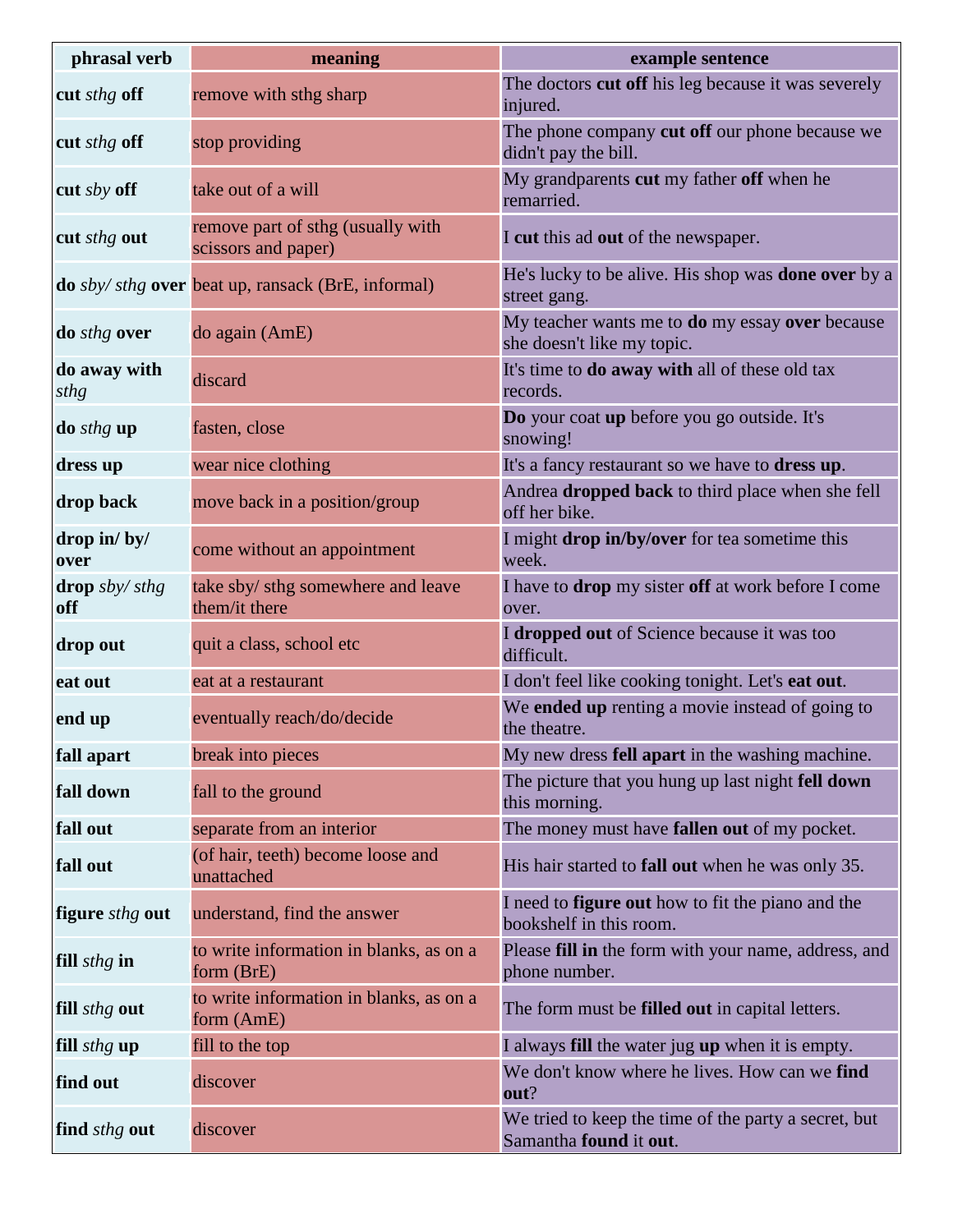| phrasal verb             | meaning                                              | example sentence                                                                           |
|--------------------------|------------------------------------------------------|--------------------------------------------------------------------------------------------|
| get sthg across/<br>over | communicate, make understandable                     | I tried to <b>get</b> my point <b>across/over</b> to the judge but<br>she wouldn't listen. |
| get along/on             | like each other                                      | I was surprised how well my new girlfriend and my<br>sister got along/on.                  |
| get around               | have mobility                                        | My grandfather can get around fine in his new<br>wheelchair.                               |
| get away                 | go on a vacation                                     | We worked so hard this year that we had to get<br>away for a week.                         |
| get away with<br>sthg    | do without being noticed or punished                 | Jason always gets away with cheating in his maths<br>tests.                                |
| get back                 | return                                               | We got back from our vacation last week.                                                   |
| get sthg back            | receive sthg you had before                          | Liz finally got her Science notes back from my<br>room-mate.                               |
| get back at sby          | retaliate, take revenge                              | My sister got back at me for stealing her shoes. She<br>stole my favourite hat.            |
| get back into<br>sthg    | become interested in sthg again                      | I finally got back into my novel and finished it.                                          |
| get on sthg              | step onto a vehicle                                  | We're going to freeze out here if you don't let us get<br>on the bus.                      |
| get over sthg            | recover from an illness, loss, difficulty            | I just got over the flu and now my sister has it.                                          |
| get over sthg            | overcome a problem                                   | The company will have to close if it can't get over<br>the new regulations.                |
| get round to<br>sthg     | finally find time to do (AmE: get<br>around to sthg) | I don't know when I am going to get round to<br>writing the thank you cards.               |
| get together             | meet (usually for social reasons)                    | Let's <b>get together</b> for a BBQ this weekend.                                          |
| get up                   | get out of bed                                       | I got up early today to study for my exam.                                                 |
| get up                   | stand                                                | You should <b>get up</b> and give the elderly man your<br>seat.                            |
| give sby away            | reveal hidden information about sby                  | His wife gave him away to the police.                                                      |
| give sby away            | take the bride to the altar                          | My father gave me away at my wedding.                                                      |
| give sthg away           | ruin a secret                                        | My little sister gave the surprise party away by<br>accident.                              |
| give sthg away           | give sthg to sby for free                            | The library was giving away old books on Friday.                                           |
| give sthg back           | return a borrowed item                               | I have to give these skates back to Franz before his<br>hockey game.                       |
| give in                  | reluctantly stop fighting or arguing                 | My boyfriend didn't want to go to the ballet, but he<br>finally gave in.                   |
| give <i>sthg</i> out     | give to many people (usually at no cost)             | They were giving out free perfume samples at the<br>department store.                      |
| give sthg up             | quit a habit                                         | I am giving up smoking as of January 1st.                                                  |
| give up                  | stop trying                                          | My maths homework was too difficult so I gave up.                                          |
| go after sby             | follow sby                                           | My brother tried to go after the thief in his car.                                         |
| go after <i>sthg</i>     | try to achieve sthg                                  | I went after my dream and now I am a published<br>writer.                                  |
| go against sby           | compete, oppose                                      | We are going against the best soccer team in the                                           |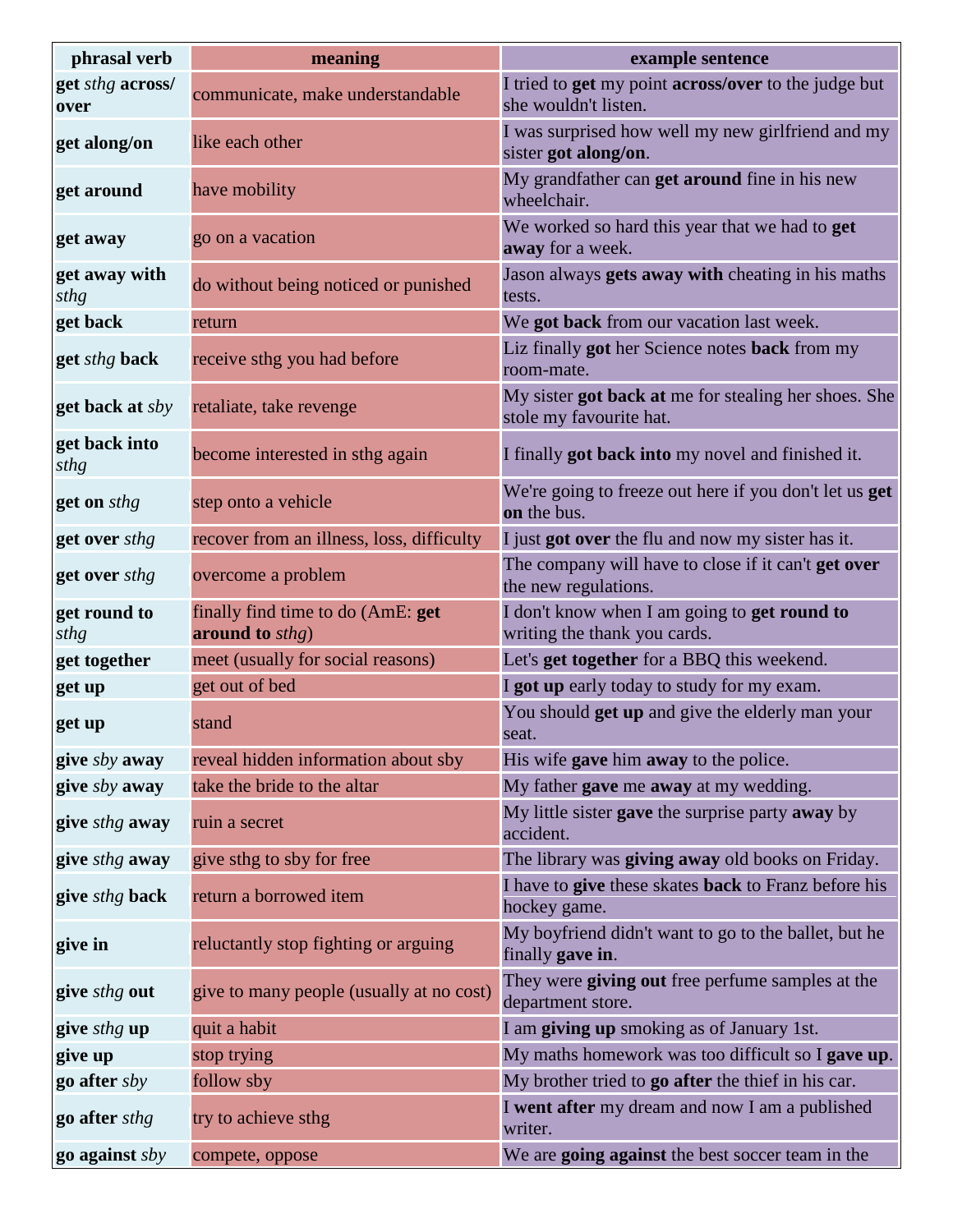| phrasal verb                            | meaning                                                        | example sentence                                                                  |
|-----------------------------------------|----------------------------------------------------------------|-----------------------------------------------------------------------------------|
|                                         |                                                                | city tonight.                                                                     |
| go ahead                                | start, proceed                                                 | Please go ahead and eat before the food gets cold.                                |
| go back                                 | return to a place                                              | I have to <b>go back</b> home and get my lunch.                                   |
| go out                                  | leave home to go on a social event                             | We're going out for dinner tonight.                                               |
| go out with sby                         | date                                                           | Jesse has been going out with Luke since they met<br>last winter.                 |
| go over sthg                            | review                                                         | Please go over your answers before you submit<br>your test.                       |
| go over                                 | visit sby nearby                                               | I haven't seen Tina for a long time. I think I'll go<br>over for an hour or two.  |
| go without sthg                         | suffer lack or deprivation                                     | When I was young, we went without winter boots.                                   |
| grow apart                              | stop being friends over time                                   | My best friend and I grew apart after she changed<br>schools.                     |
| grow back                               | regrow                                                         | My roses grew back this summer.                                                   |
| grow into sthg                          | grow big enough to fit                                         | This bike is too big for him now, but he should<br>grow into it by next year.     |
| grow out of <i>sthg</i> get too big for |                                                                | Elizabeth needs a new pair of shoes because she has<br>grown out of her old ones. |
| grow up                                 | become an adult                                                | When Jack grows up he wants to be a fireman.                                      |
|                                         | <b>hand</b> <i>sthg</i> <b>down</b> give sthg used to sby else | I handed my old comic books down to my little<br>cousin.                          |
| hand sthg in                            | submit                                                         | I have to hand in my essay by Friday.                                             |
| hand sthg out                           | to distribute to a group of people                             | We will <b>hand out</b> the invitations at the door.                              |
| hand sthg over                          | give (usually unwillingly)                                     | The police asked the man to hand over his wallet<br>and his weapons.              |
| hang in                                 | stay positive (informal)                                       | Hang in there. I'm sure you'll find a job very soon.                              |
| hang on                                 | wait a short time (informal)                                   | Hang on while I grab my coat and shoes!                                           |
| hang out                                | spend time relaxing (informal)                                 | Instead of going to the party we are just going to<br>hang out at my place.       |
| hang up                                 | end a phone call                                               | He didn't say goodbye before he hung up.                                          |
| hold sby/sthg<br>back                   | prevent from doing/going                                       | I had to hold my dog back because there was a cat<br>in the park.                 |
| hold sthg back                          | hide an emotion                                                | Jamie held back his tears at his grandfather's<br>funeral.                        |
| hold on                                 | wait a short time                                              | Please hold on while I transfer you to the Sales<br>Department.                   |
| hold onto sby/<br>sthg                  | hold firmly using your hands or arms                           | Hold onto your hat because it's very windy outside.                               |
| hold sby/sthgup                         | rob                                                            | A man in a black mask held the bank up this<br>morning.                           |
| keep on doing<br>sthg                   | continue doing                                                 | <b>Keep on</b> stirring until the liquid comes to a boil.                         |
| keep sthg from<br>sby                   | not tell                                                       | We kept our relationship from our parents for two<br>years.                       |
| keep sby/ sthg                          | stop from entering                                             | Try to keep the wet dog out of the living room.                                   |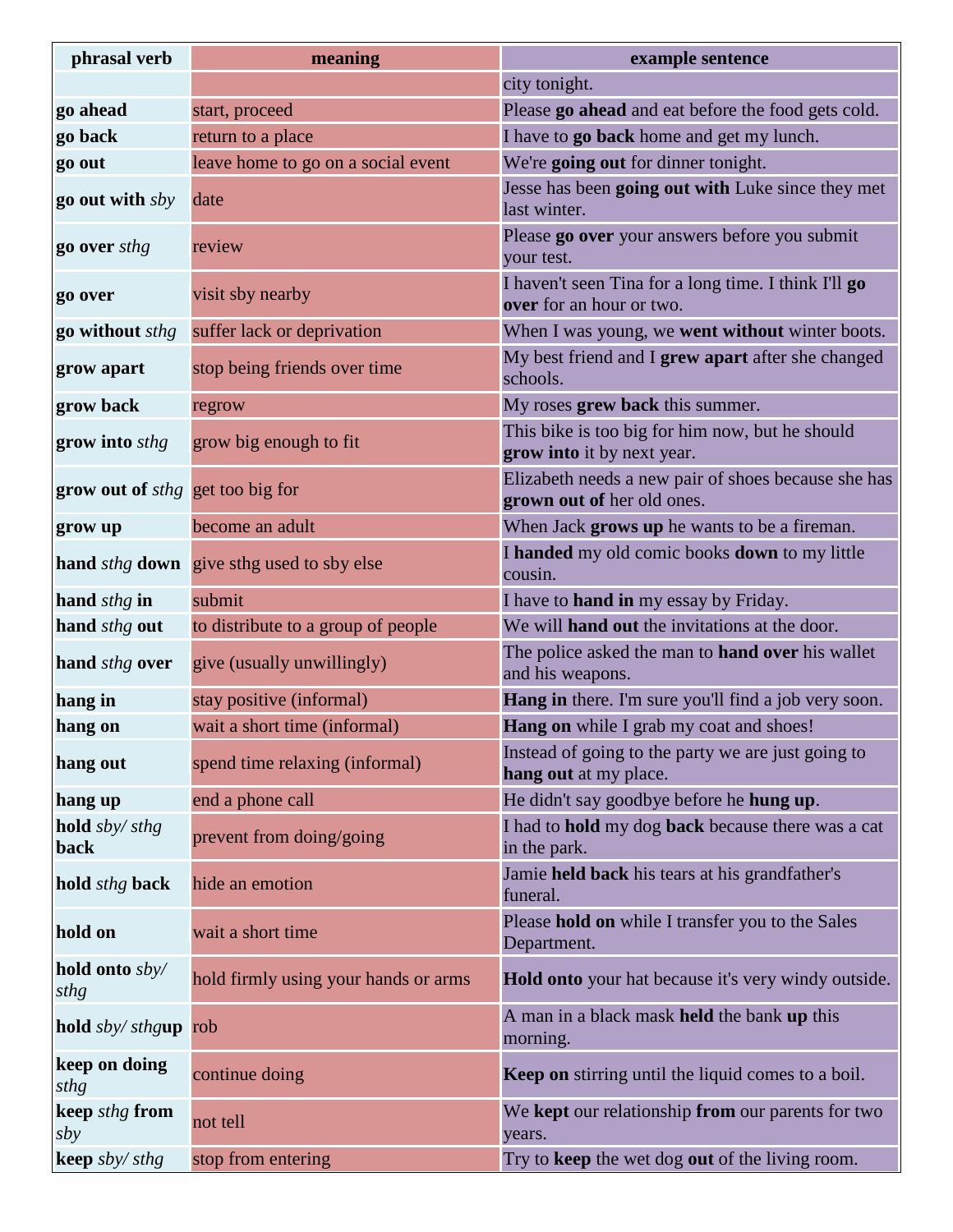| phrasal verb              | meaning                                                        | example sentence                                                          |
|---------------------------|----------------------------------------------------------------|---------------------------------------------------------------------------|
| out                       |                                                                |                                                                           |
| keep sthg up              | continue at the same rate                                      | If you keep those results up you will get into a great<br>college.        |
| let sby down              | fail to support or help, disappoint                            | I need you to be on time. Don't let me down this<br>time.                 |
| let $sby$ in              | allow to enter                                                 | Can you let the cat in before you go to school?                           |
| log in (or on)            | sign in (to a website, database etc)                           | I can't log in to Facebook because I've forgotten my<br>password.         |
| log out (or off)          | sign out (of a website, database etc)                          | If you don't log off somebody could get into your<br>account.             |
| look after sby/<br>sthg   | take care of                                                   | I have to <b>look after</b> my sick grandmother.                          |
| look down on<br>sby       | think less of, consider inferior                               | Ever since we stole that chocolate bar your dad has<br>looked down on me. |
| look for $sby/$<br>sthg   | try to find                                                    | I'm looking for a red dress for the wedding.                              |
| look forward to<br>sthg   | be excited about the future                                    | I'm looking forward to the Christmas break.                               |
| look into sthg            | investigate                                                    | We are going to <b>look into</b> the price of snowboards<br>today.        |
| look out                  | be careful, vigilant, and take notice                          | Look out! That car's going to hit you!                                    |
| look out for sby/<br>sthg | be especially vigilant for                                     | Don't forget to look out for snakes on the hiking<br>trail.               |
| look sthg over            | check, examine                                                 | Can you look over my essay for spelling mistakes?                         |
| look sthg up              | search and find information in a<br>reference book or database | We can <b>look</b> her phone number <b>up</b> on the Internet.            |
| look up to $sby$          | have a lot of respect for                                      | My little sister has always <b>looked up</b> to me.                       |
| make <i>sthg</i> up       | invent, lie about sthg                                         | Josie made up a story about why we were late.                             |
| make up                   | forgive each other                                             | We were angry last night, but we made up at<br>breakfast.                 |
| make $sby$ up             | apply cosmetics to                                             | My sisters <b>made</b> me up for my graduation party.                     |
| mix sthg up               | confuse two or more things                                     | I mixed up the twins' names again!                                        |
| pass away                 | die                                                            | His uncle passed away last night after a long<br>illness.                 |
| pass out                  | faint                                                          | It was so hot in the church that an elderly lady<br>passed out.           |
| pass sthg out             | give the same thing to many people                             | The professor passed the textbooks out before<br>class.                   |
| pass sthg up              | decline (usually sthg good)                                    | I passed up the job because I am afraid of change.                        |
| pay sby back              | return owed money                                              | Thanks for buying my ticket. I'll pay you back on<br>Friday.              |
| pay for sthg              | be punished for doing sthg bad                                 | That bully will pay for being mean to my little<br>brother.               |
| pick sthg out             | choose                                                         | I picked out three sweaters for you to try on.                            |
| point sby/sthg            | indicate with your finger                                      | I'll <b>point</b> my boyfriend out when he runs by.                       |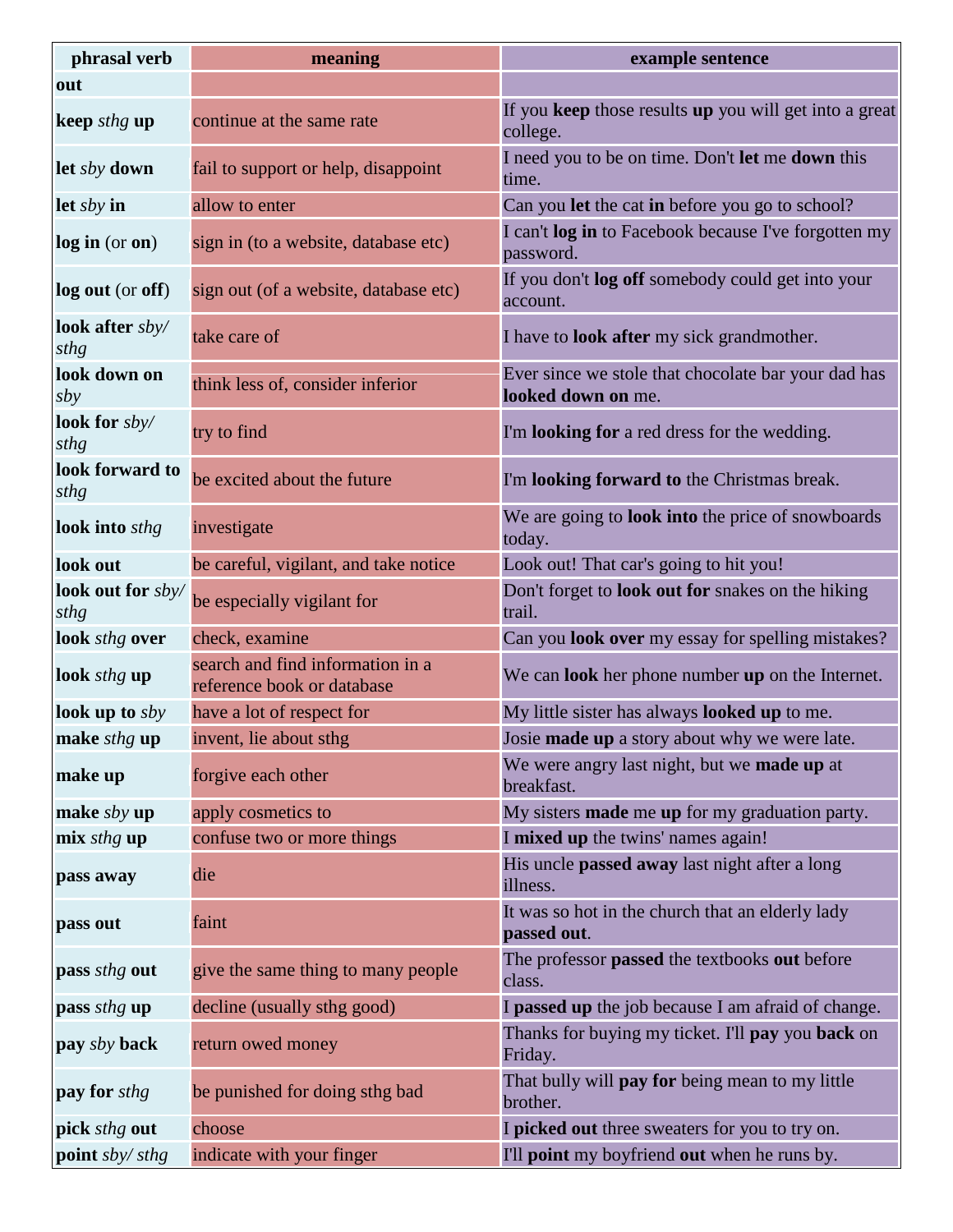| phrasal verb              | meaning                                                        | example sentence                                                                                   |
|---------------------------|----------------------------------------------------------------|----------------------------------------------------------------------------------------------------|
| out                       |                                                                |                                                                                                    |
| put sthg down             | floor                                                          | put what you are holding on a surface or You can put the groceries down on the kitchen<br>counter. |
| put sby down              | insult, make sby feel stupid                                   | The students put the substitute teacher down<br>because his pants were too short.                  |
| put sthg off              | postpone                                                       | We are putting off our trip until January because of<br>the hurricane.                             |
| put <i>sthg</i> out       | extinguish                                                     | The neighbours put the fire out before the firemen<br>arrived.                                     |
| put sthg<br>together      | assemble                                                       | I have to put the crib together before the baby<br>arrives.                                        |
| put up with sby/<br>sthg  | tolerate                                                       | I don't think I can put up with three small children<br>in the car.                                |
| put sthg on               | put clothing/accessories on your body                          | Don't forget to <b>put on</b> your new earrings for the<br>party.                                  |
| run into $sby/$<br>sthg   | meet unexpectedly                                              | I ran into an old school-friend at the mall.                                                       |
| run over $sby/$<br>sthg   | drive a vehicle over a person or thing                         | I accidentally ran over your bicycle in the<br>driveway.                                           |
| run over/<br>through sthg | rehearse, review                                               | Let's run over/through these lines one more time<br>before the show.                               |
| run away                  | leave unexpectedly, escape                                     | The child ran away from home and has been<br>missing for three days.                               |
| run out                   | have none left                                                 | We ran out of shampoo so I had to wash my hair<br>with soap.                                       |
| send <i>sthg</i> back     | return (usually by mail)                                       | My letter got sent back to me because I used the<br>wrong stamp.                                   |
| set <i>sthg</i> up        | arrange, organize                                              | Our boss set a meeting up with the president of the<br>company.                                    |
| set $sby$ up              | trick, trap                                                    | The police set up the car thief by using a hidden<br>camera.                                       |
| shop around               | compare prices                                                 | I want to shop around a little before I decide on<br>these boots.                                  |
| show off                  | act extra special for people watching<br>(usually boastfully)  | He always shows off on his skateboard                                                              |
| sleep over                | stay somewhere for the night (informal)                        | You should sleep over tonight if the weather is too<br>bad to drive home.                          |
| sort <i>sthg</i> out      | organize, resolve a problem                                    | We need to <b>sort</b> the bills <b>out</b> before the first of the<br>month.                      |
| stick to sthg             | continue doing sthg, limit yourself to<br>one particular thing | You will lose weight if you stick to the diet.                                                     |
| switch sthg off           | stop the energy flow, turn off                                 | The light's too bright. Could you switch it off.                                                   |
| switch sthg on            | start the energy flow, turn on                                 | We heard the news as soon as we switched on the<br>car radio.                                      |
| take after sby            | resemble a family member                                       | I take after my mother. We are both impatient.                                                     |
| take sthg apart           | purposely break into pieces                                    | He took the car brakes apart and found the                                                         |